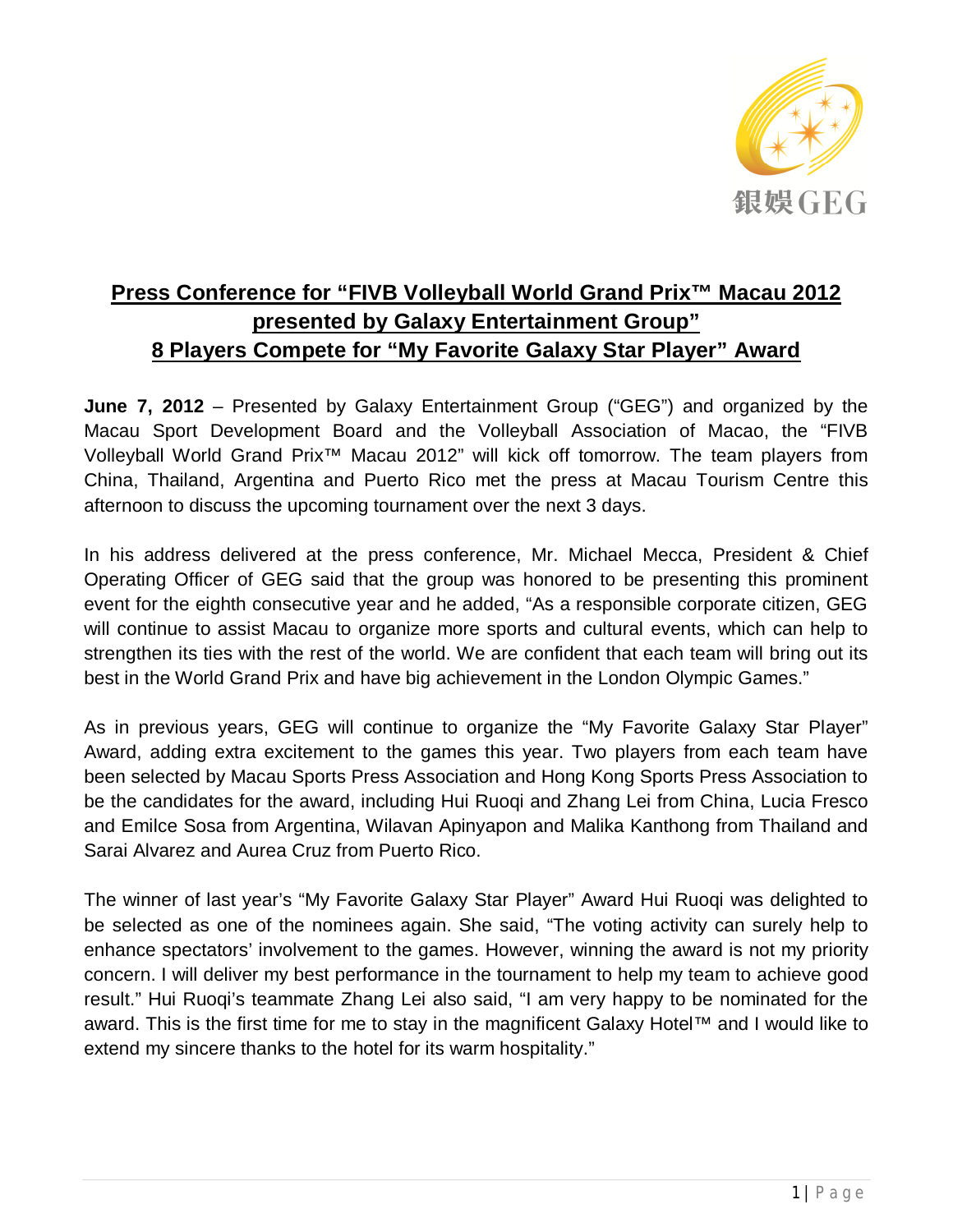

During the tournament, ballot boxes will be placed at the entrance of Macau Forum for the spectators to cast their votes for their favorite players. The player who receives the highest number of votes from the three-day tournament will become the winner of the "My Favorite Galaxy Star Player" Award to take home GEG's sponsored prizes worth USD3,000, including a two-night stay at the Sky Villa of Banyan Tree Macau with free breakfast and Royal Banyan spa services. A lucky spectator who votes for the winning player will be drawn out to receive big prizes including a one-night stay at Galaxy Hotel, food & beverage coupons of Galaxy Macau™ valued at MOP1,500, as well as free access to all facilities at the Grand Resort Deck and Kidz Island.

Commencing from 5 pm tomorrow, the "FIVB Volleyball World Grand Prix™ Macau 2012 presented by Galaxy Entertainment Group" will kick off with an exciting game between Argentina and Thailand, followed by a matching game between China and Puerto Rico later that evening. For event details, please visit the website of Macau Sports Development Board, www.sport.gov.mo, or GEG, www.galaxyentertainment.com.

**– End –**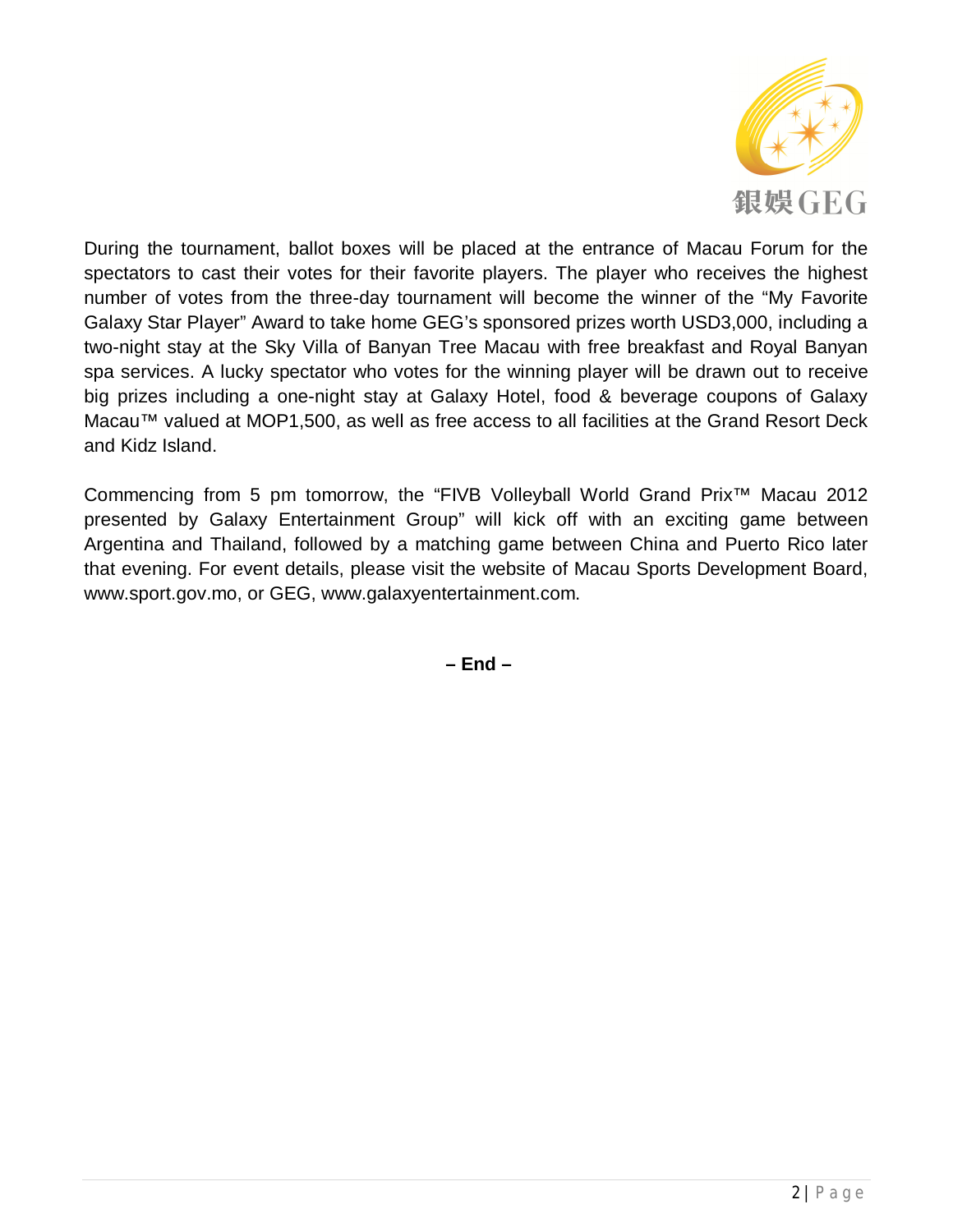

## **Photo Caption:**



P001: Mr. Michael Mecca, President & Chief Operating Officer of GEG presented souvenirs to the eight nominees of the "My Favorite Galaxy Star Player" Award.